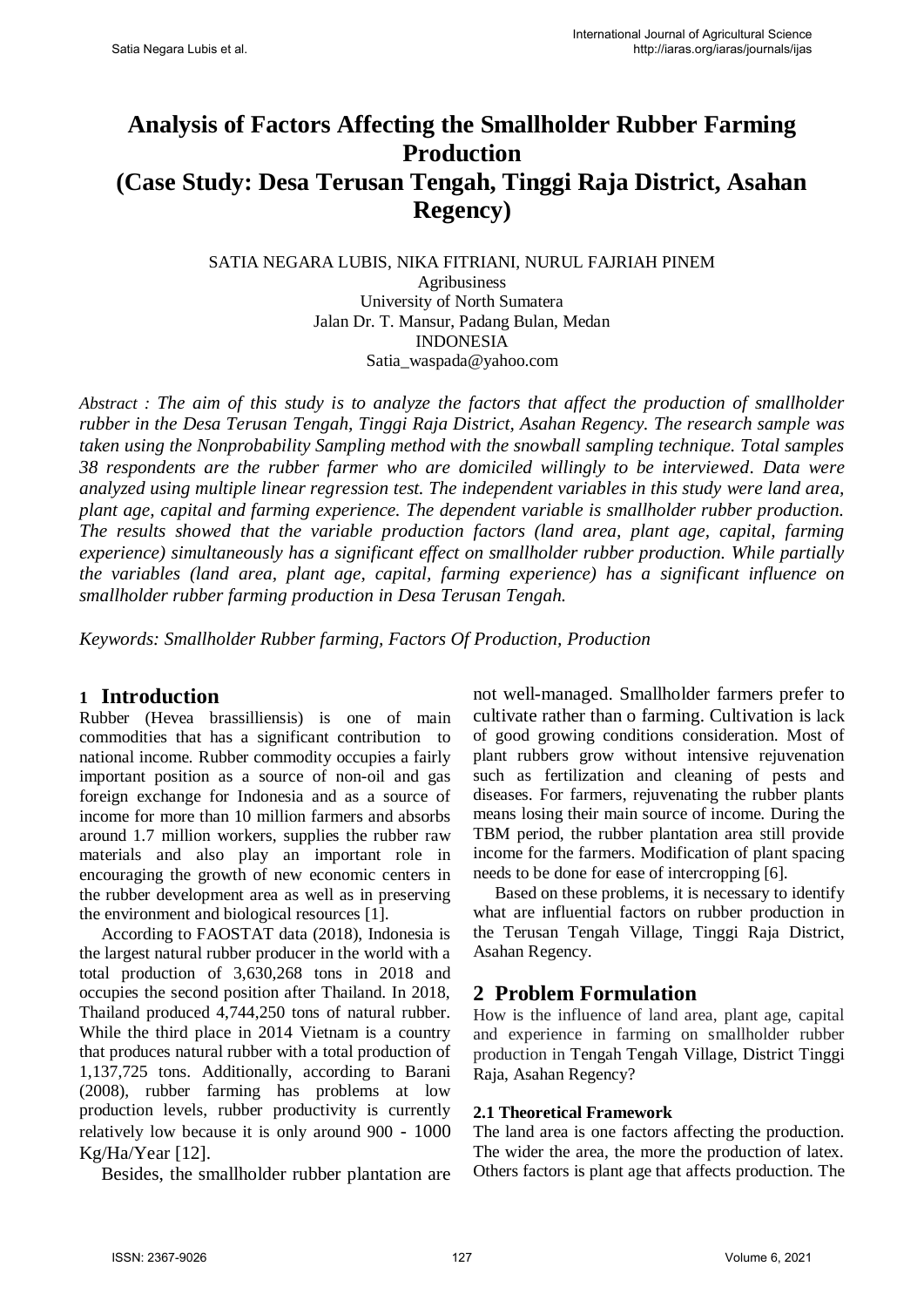older the tree, the lower the productivity of the rubber plant. Moreover, capital also affects the rubber plants production, the more capital, the more resources for farmers to grow and cultivate the rubber plants. Farmers' experience is considered to be one of the factors that affects the production. The higher the farmers' experience, the more skilled it will be.





#### **2.2 Implementation Method**

This research was conducted in Desa Terusan Tengah, Tinggi Raja District, Asahan Regency. The determination was made intentionally with the consideration that Desa Terusan Tengah is one of the villages whose residents work as rubber farmers. The research was took place in 2021.

The population of this study were rubber farmers in the Desa Terusan Tengah, Tinggi Raja District. The research sample was taken using the nonprobability sampling method with the snowball sampling technique. Total samples 38 respondents are the rubber farmer who are domiciled in Desa Terusan Tengah and willingly to be interviewed. The primary data was obtained from direct interviews based on a list of questionnaires. While secondary data is obtained from various agencies such as the Department of Agriculture of the Asahan Regency, the Central Bureau of Statistics, the Office of the Head of Desa Terusan Tengah, and relevant literature.

The identification of factors was done by multiple linear regression analysis. The Microsoft Excel and SPSS programs are used for testing. The suggested mathematical model is as follows:

 $Y = f(X1, X2, X3, X4, e)$  or

 $Y = \alpha + \beta 1 \ln X_1 + \beta 2 \ln X_2 + \beta 3 \ln X_3 + \beta 4 \ln X_4 + e$ Estimator model :

$$
Y = b_0 + b_1 X_1 + b_2 X_2 + b_3 X_3 + b_4 X_4 + e
$$
  
Where

 $Y =$  Rubber production (kg)  $bo$  = intercept (constant)  $b1...b2$  = Regression coefficient  $X1 =$ Land area (Ha)

 $X2 =$  Plant age (Year)

- $X3 = Capital (Rp)$
- $X4 = \text{Farming experience (Year)}$

 $e =$  Disruption coefficient

## **3 Problem Solution**

#### **3.1 Factors Affecting The Rubber Production**

An analysis was used to determine the effect of independent variables such as land area (X1), plant age  $(X2)$ , capital  $(X3)$  and farming experience (X4), on smallholder rubber production in Desa Terusan Tengah, Tinggi Raja District, Asahan Regency. For this purpose, the classical assumption test (normality test, multicollinearity and heteroscedasticity test) was carried out.

Based on the results of the normality test carried out with the one sample Kolmogorov-Smirnov Test, the Asymp value was obtained. Sig of  $0.200 >$ 0.05. It is concluded that the data is normally distributed.

The results of the multicollinearity test showed that the data is free from symptoms of multicollinearity. It is proved by the tolerance value was  $> 0.1$  and the VIF value was  $< 10$ . The tolerance values X1 to X5 are 0.547, 0.837, 0.444, 0.641, 0.608 and the VIF values X1 to X5 are 1.829, 1.194, 2.254, 1.559 and 1.644, respectively.

Heteroscedasticity test is carried out to look for the pattern of the distribution of points on the scatterplot diagram (Priyatno, 2009). According to Ghozali (2011), the heteroscedasticity test aims to test whether in the regression model there is an inequality of variance from the residuals of one observation to another observation.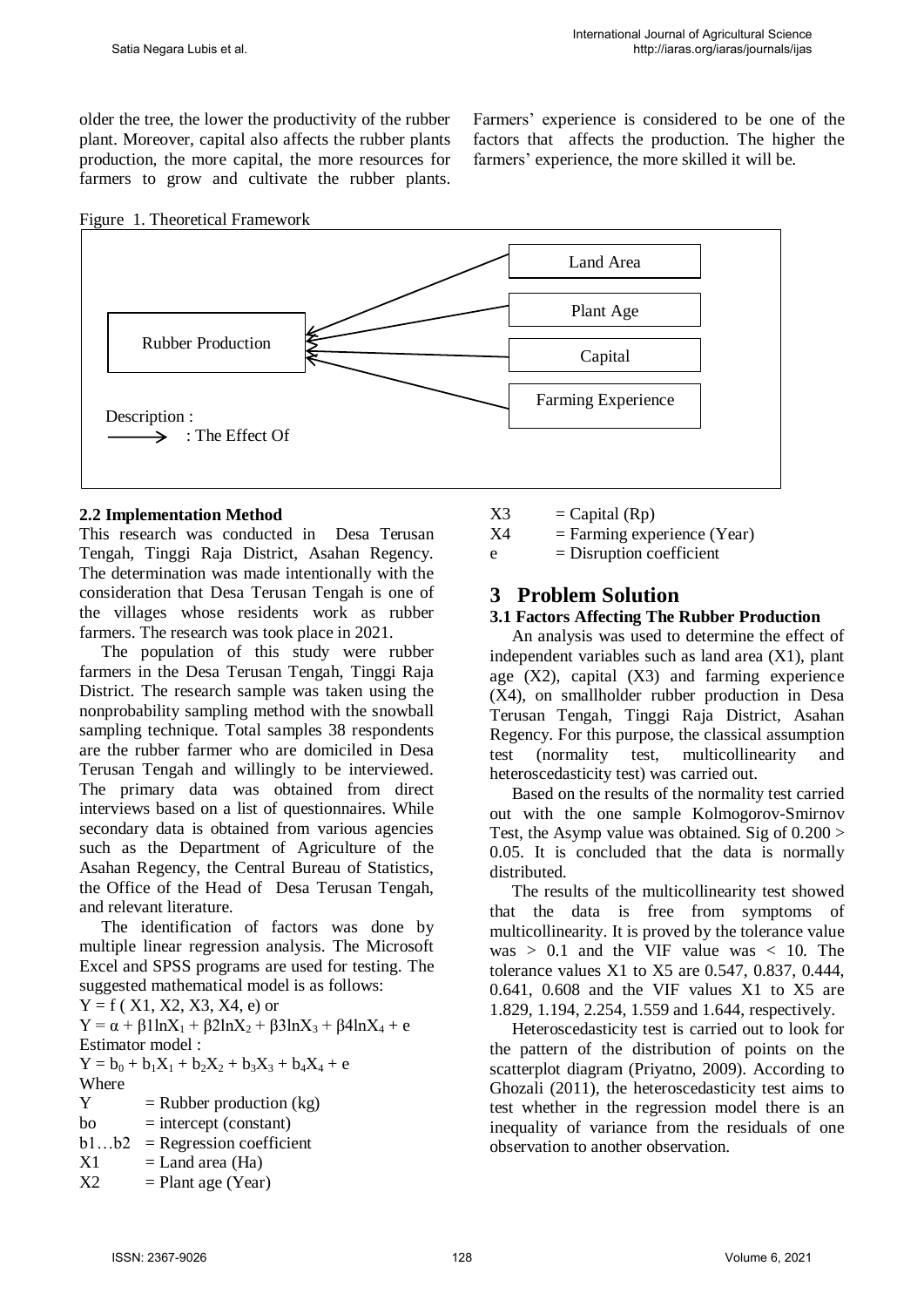

*Figure 2. Scatterplot Diagram Source : Primary data, 2019* 

Figure 2 shows that the scattered dots do not form a certain pattern like the wavy pattern. So it can be concluded that there is no heteroscedasticity.

Furthermore, the regression equation model can be seen:  $Y = 0,686 + 0,296X_1 - 0,141X_2 + 0,537X_3$  $+0.174X_4 + e$ 

| Table 1. Regression Analysis of the Effect of Several Factors on Smallholder Rubber Production in Desa |  |                 |  |  |
|--------------------------------------------------------------------------------------------------------|--|-----------------|--|--|
| <b>Terusan Tengah</b>                                                                                  |  |                 |  |  |
|                                                                                                        |  | $C$ tondondinod |  |  |

| Model |                    | <b>Unstandardized Coefficients</b> |            | Standardized<br>Coefficients | T        | Sig.  | VIF   |
|-------|--------------------|------------------------------------|------------|------------------------------|----------|-------|-------|
|       |                    | B                                  | Std. Error | <b>B</b> eta                 |          |       |       |
|       | (Constant)         | .686                               | .204       |                              | 3.368    | .002  |       |
|       | Land area          | .296                               | .120       | .222                         | 2.469    | .019  | 3,640 |
|       | Plant age          | $-.141$                            | .039       | $-172$                       | $-3.581$ | .001  | 1,047 |
|       | Capital            | .537                               | .077       | .630                         | 6.985    | .000  | 3,679 |
|       | Farming experience | .174                               | .078       | .158                         | 2.238    | .032  | 2,257 |
|       | $R^2$              | 0,927                              |            |                              |          |       |       |
|       | $F_{\text{count}}$ | 104,664                            |            |                              |          | 0,000 |       |

*Source: Primary data analysis, 2021*

Table 1. shows the value of R square in the multiple linear regression analysis test of 0.927. It implies that the variables of land area  $(X1)$ , plant age  $(X2)$ , capital  $(X3)$ , farming experience  $(X4)$ have an effect of 92.7% on production. people's rubber. The remaining 7.3% is explained by other variables not included in the estimation model.

The value of sig.F is 0.000. As sig. F 0.05. Thus, it can be concluded that H1 is accepted and H0 is rejected. The variables of land area, plant age, capital, education level, farming experience simultaneously affect the rubber production of smallholder of Desa Terusan Tengah.

The results of the t-test analysis was shown in Table 2. There is a significant effect between the

independent variable  $(X)$  on the dependent variable (Y), thus H1 is accepted, as the value of sig 0.05 and H0 is rejected.

#### **3.1.1 Land Area (X1)**

The coefficient value of the land area variable in the analysis equation of this regression model is 0.296 and is positive. It implies that an increase in the area of rubber land by 1 ha by assuming other factors remain, it will increase the production of rubber in the Desa Terusan Tengah by 0.296 kg. The significance value of the land area variable is  $0.019 < 0.05$  ( $\alpha = 5\%$ ). This means that the area of land partially has a significant effect on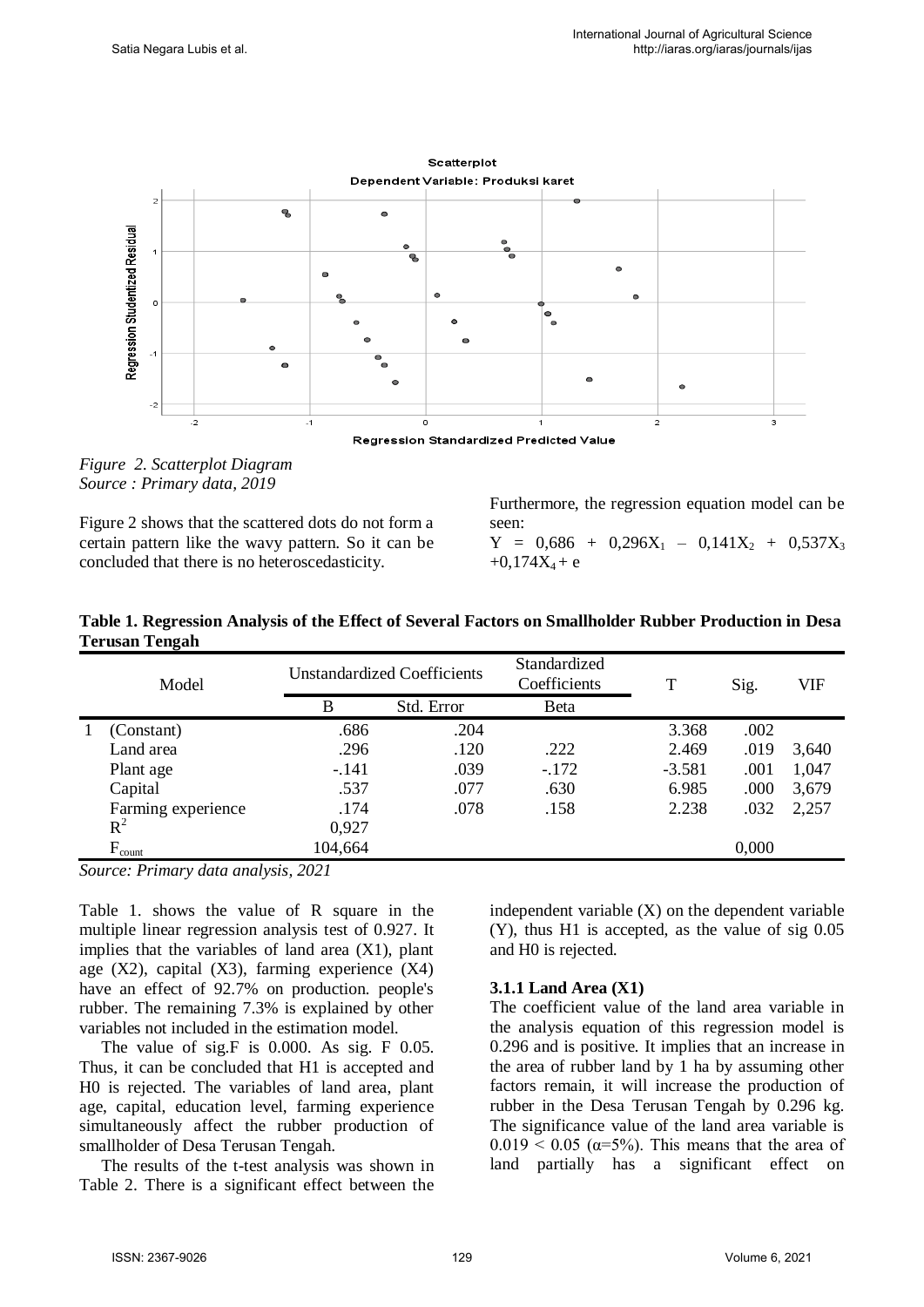smallholder rubber production in Desa Terusan Tengah. Thus H1 is accepted H0 is rejected.

According to Rahim (2012) in (Rosmiyati, 2019), the larger the land area, the more the production. This is because the land area is where the planting process is carried out.

### **3.1.2 Plant Age (X2)**

The coefficient value of the plant age variable in the analysis equation of this regression model is - 0.141 and is negative. There is an increase in the age of rubber plants by 1 year by assuming other factors remain, it will reduce rubber production in Desa Terusan Tengah by 0.141 kg. The significance value obtained for the plant age variable was  $0.001 \le 0.05$  ( $\alpha = 5\%$ ). Thus, the plant age partially has a significant effect on the production of smallholder rubber in the Desa Terusan Tengah. H1 is accepted H0 is rejected.

According to Budiman (2012), the age of the plant is said to be not potential (damaged) aged >27 years. Thus, low productivity plantations (400-500 kg/ha/year) need to be replaced or replanted. As the age of the plant increases, the rubber production will continue to increase, but when it reaches its peak, production will continue to decrease [3].

## **3.1.3 Capital (X3)**

The coefficient value of the capital variable in the analysis equation of this regression model is 0.537 and is positive. This shows a tendency if there is an increase in capital of Rp100.000 by assuming other factors remain, it will increase rubber production in Desa Terusan Tengah by 0.537 kg. The significance value obtained for the capital variable is  $0.000 \le 0.05$  ( $\alpha = 5\%$ ). It can be concluded that capital partially has a significant effect on smallholder rubber production in Desa Terusan Tengah. Thus H1 is accepted H0 is rejected.

 According to Suratiyah (2008), capital in farming can be in the form of land, agricultural tools/materials and receivables/cash. The availability of this capital will affect the success of farmers in managing their farms. By the increase in farmer's capital, the productivity farming will be increase [7].

## **3.1.4 Farming Experience (X4)**

The coefficient value of the farming experience variable in the analysis equation of this regression model is 0.174 and is positive. This shows that if there is an increase in farming experience by 1 year by assuming other factors remain, it will increase rubber production in the Desa Terusan Tengah by 0.174 kg. The significance obtained for the farming experience variable is  $0.032 \le 0.05$  ( $\alpha = 5\%$ ). It can be concluded that the experience of farming partially has a significant effect on smallholder rubber production in Desa Terusan Tengah. Thus H1 is accepted H0 is rejected.

In line with Suhendrik *et all*. (2013), argued that farmers do not consider age, but the skills or tenacity. Both young and old farmers able to carry out farming activities.

# **4 Conclusion**

- 1. Based on the results of analysis, it can be concluded that the variables of land area, plant age, capital and farming experience simultaneously affect the rubber production of Desa Terusan Tengah.
- 2. Variables of land area, plant age, capital and experience in farming have a significant effect on smallholder rubber production in Desa Terusan Tengah, Tinggi Raja District, Asahan Regency

#### *References:*

- [1] Aryani. I., Lisnawita Dan Lubis.L., (2019). *Keragaman Jamur Antagonis Pada Rhizosfer Karet (Hevea Brassiliensis Muell.Arg.) Sehat Dan Terserang Jamur Akar Putih (Rigidoporus Microporus (Swartz: Fr).*  Program Studi Agroteknologi Fakultas Pertanian Usu Medan.
- [2] Budiman, H. (2012). *Budidaya Karet Unggul.* Pustaka Baru Press. Yogyakarta.
- [3] Didit, H Dan Agus, A. 2005. *Petunjuk Lengkap Budidaya Karet*. PT. Agro Media Pustaka. Jakarta
- [4] *Faostat . 2018. Negara Penghasil Karet Alam Terbesar Di Dunia Tahun 2014- 2018.* Jakarta
- [5] Ghozali, I. 2011. *Aplikasi Analisis Multivariate Dengan Program Ibm Spss 19*
- [6] Junaidi, Y. R. V. S., & Siregar, T. H. 2015. *Pengaruh Perbedaan Letak Geografi Terhadap Pola Produksi Tahunan Tanaman Karet: Faktor Penyebab Perbedaan Pola Produksi Tahunan Tanaman Karet*. *Warta Perkaretan*, *34*(2), 137-146.
- [7] Pinem, N. F., & Rambey, R. 2018. *Factors Affecting Revenue of Cocoa Farmers in Birubiru District, Deli Serdang Regency, North Sumatra.* Medan : Universitas Sumatera Utara.
- [8] Priyatno Dwi. 2009. *Mandiri Belajar SPSS. Mediakom.* Yogyakarta.
- [9] Rosmiyati, V. (2019). *Pengaruh Modal, Luas Lahan, Dan Harga Jual Terhadap*